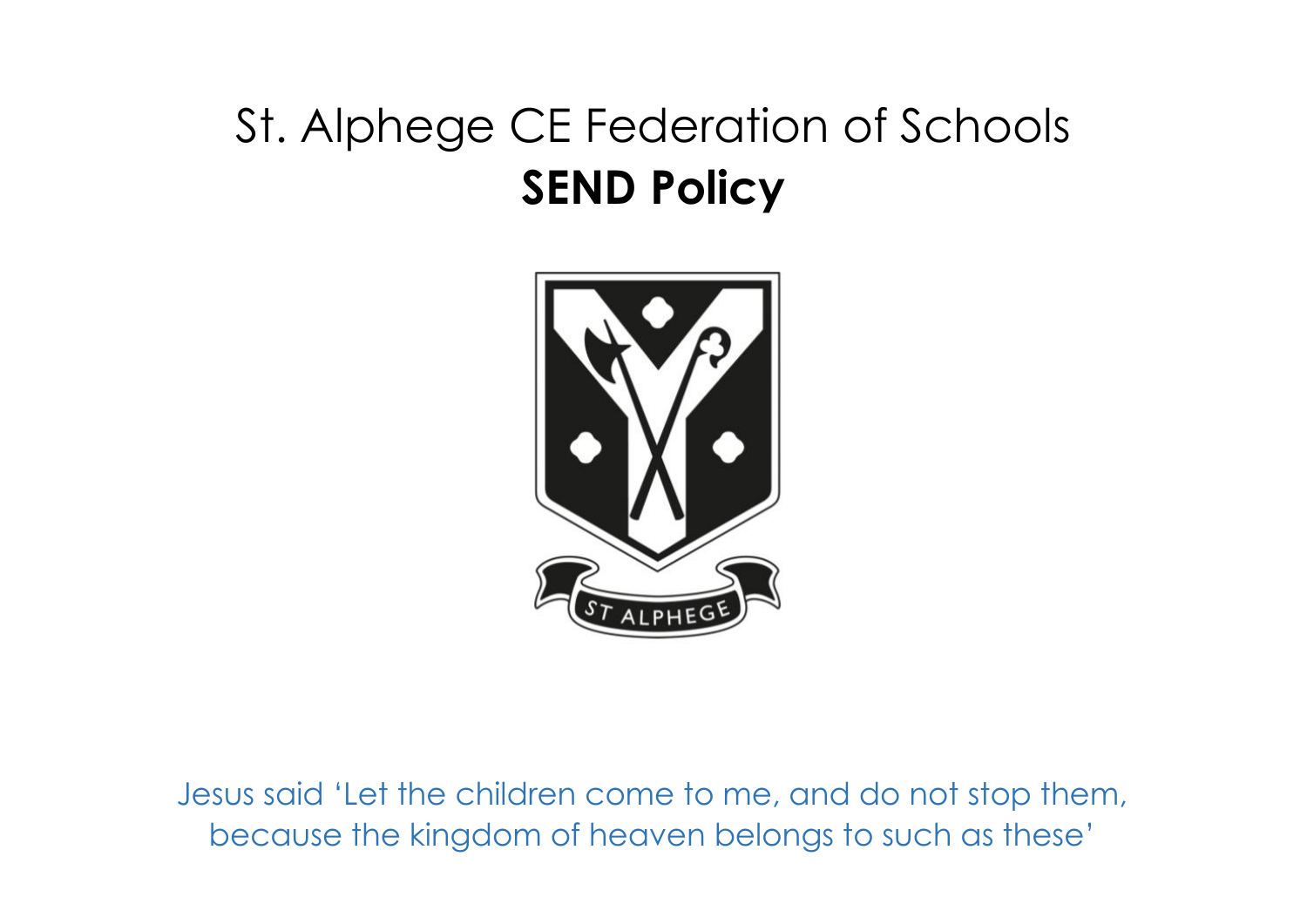# **Framework for Solihull Schools' Special Educational Needs and Disability (SEND) Policy**

In Solihull all schools are encouraged to provide appropriate support for those children with Special Educational Needs and Disabilities ('SEND') who live in their area. In these schools we support all children to achieve well throughout their school life. Every pupil with SEND in these inclusive schools has an entitlement to fulfil his/her potential. This is achieved by ensuring the health and well-being of all pupils as well as supporting them to make academic progress. We work in partnership with parents and carers, other schools, the local community and external support services and providers. These outcomes are embraced in every aspect of school life: personalised teaching and learning approaches, access to technology across the curriculum, flexible learning pathways and out of hours learning activities, support for emotional well-being, flexible timetables, assessment systems that engage pupils in having a say about their progress and additional provision.

At St Alphege Schools we are committed to meeting the needs of all our pupils and ensuring that all pupils, including those with SEND, have the opportunity to **reach their full potential and make good progress** within a positive and stimulating environment where children can learn without limits.

We provide a high **quality, flexible curriculum** for all children through an inclusive approach commensurate with meeting individual needs and enabling all pupils to be **included fully in the life of our school community**.

This Special Educational Needs and Disability policy should be read in conjunction with our schools' SEND Information Report and our accessibility plan. These can all be found in the policies section of our schools' website.

## <https://www.vmaspace.co.uk/stalphege/school-policies/>

This policy will be reviewed annually and next be reviewed and presented to the Governing Body in the Autumn term (2022).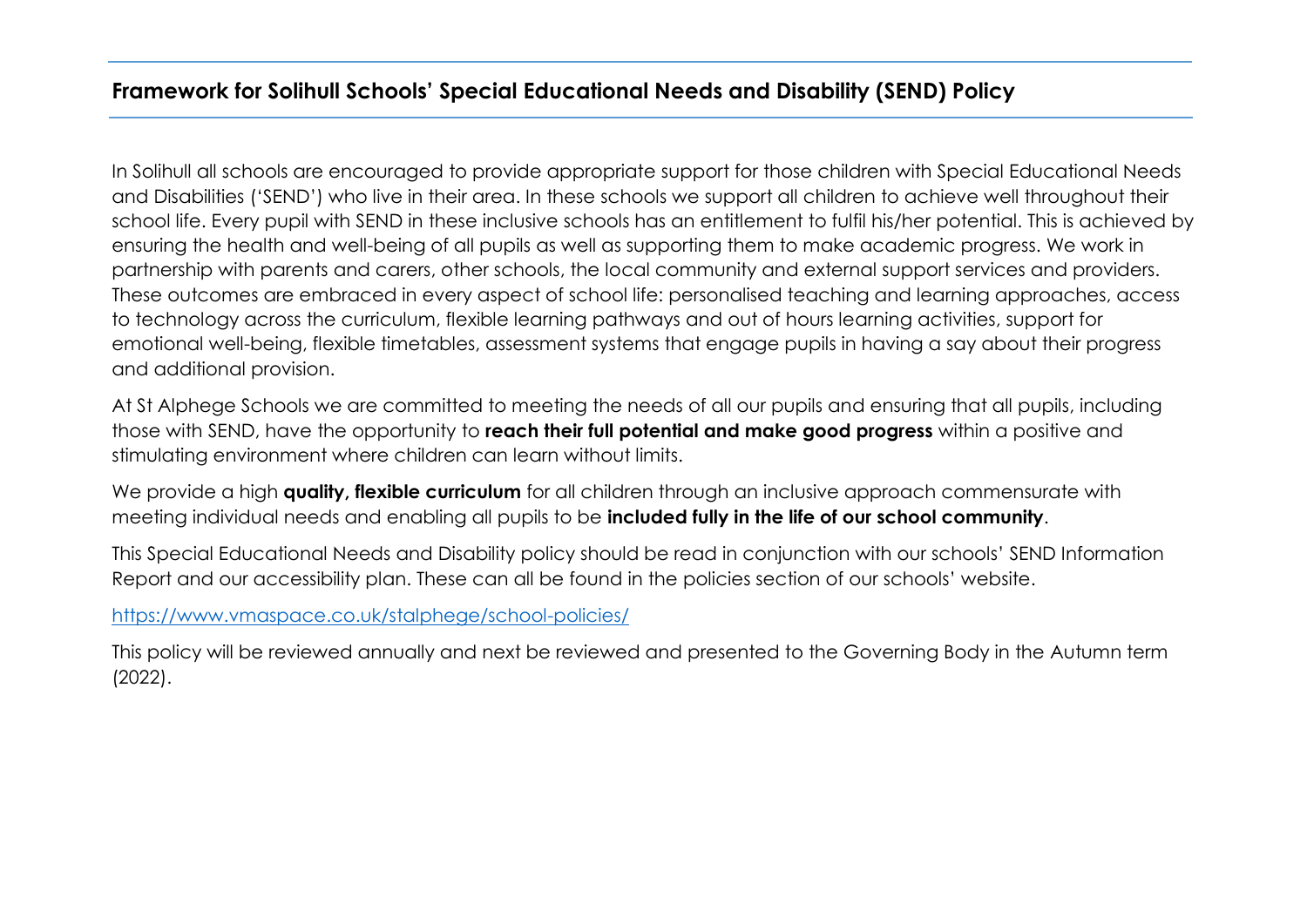# **Introduction**

Our Christian School Vision is central to all we do and underpins all aspects of the SEND policy.

# *'Let the children come to me, and do not stop them, because the Kingdom of Heaven belongs to such as these.' Matthew 19 v 14*

*'Let the children come to me' -* We value Children. **We welcome and cherish every child**. School staff are child centred and willing to go the extra mile for everyone at the school. Every individual will feel valued and loved by God. The children have an equally important role and contribution to make.

*'and do not stop them' -* We are **inclusive and adaptable**. We make the curriculum and God **accessible to all**. We want to see the school through the eyes of a child and in all matters ask how this will impact upon them.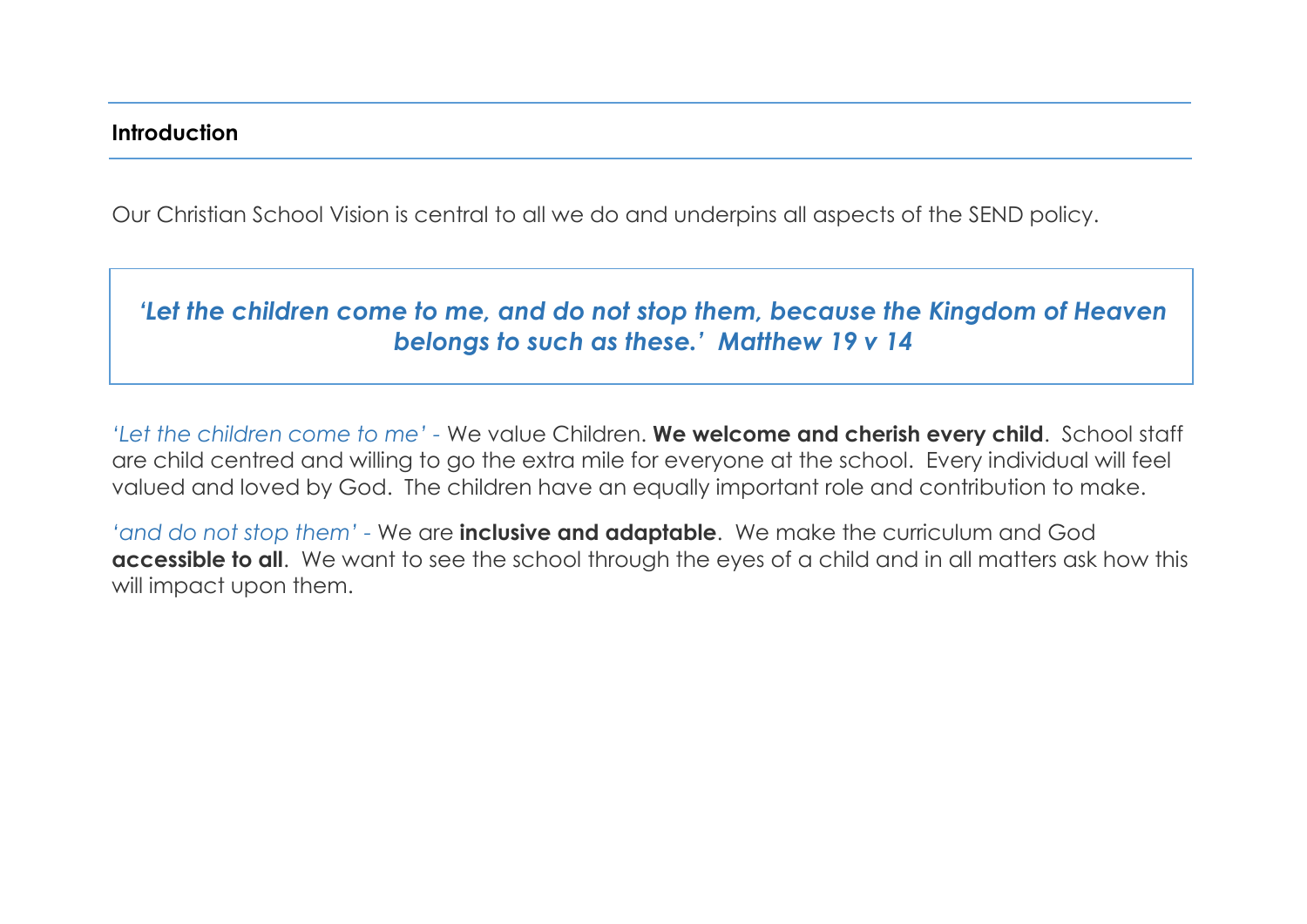# **Special Educational Needs and Disability (SEND) Policy**

# **Aims of this SEND policy**

The aims of our Special Educational Needs and Disability Policy and practice in this school are:

- 1. To ensure that children and young people with SEND engage in the *full range of activities* offered by the school, alongside pupils who do not have SEND.
- 2. To make *reasonable adjustments* for those with a disability by taking action to increase access to the curriculum and the environment.
- 3. To make every effort to secure special educational provision for pupils for whom this is required, that is "additional to and different from" that provided within our differentiated curriculum.
- 4. To ensure a *high level of staff expertise* to meet pupil need, through well-targeted continuing professional development.
- 5. To work in *partnership with the Local Authority* and outside agencies including health professionals.
- 6. To work in *partnership with parents/carers* and children in order to help them to be the best they can be.

# **What are Special Educational Needs (SEN) or a disability?**

At our schools we use the definition for SEND and for disability from the SEND Code of Practice (January 2015). This states:

"SEN: A child or young person has special educational needs if he or she has a learning difficulty or a disability which calls for special educational provision to be made for him or her. A learning difficulty or disability is a **significantly greater difficulty in learning than the majority of others of the same age.** Special educational provision means **educational or training provision that is additional to, or different from**, that made generally for others of the same age in a mainstream setting in England."

Disability: Many children and young people who have SEN may have a disability under the Equality Act 2010 – that is **'…a physical or mental impairment which has a long-term and substantial adverse effect on their ability to carry out normal day to day activities.'** This definition includes sensory impairments such as those affecting sight or hearing and long-term health conditions such as asthma, diabetes, epilepsy and cancer.

[\(https://www.gov.uk/government/publications/send-code-of-practice-0-to-25\)](https://www.gov.uk/government/publications/send-code-of-practice-0-to-25)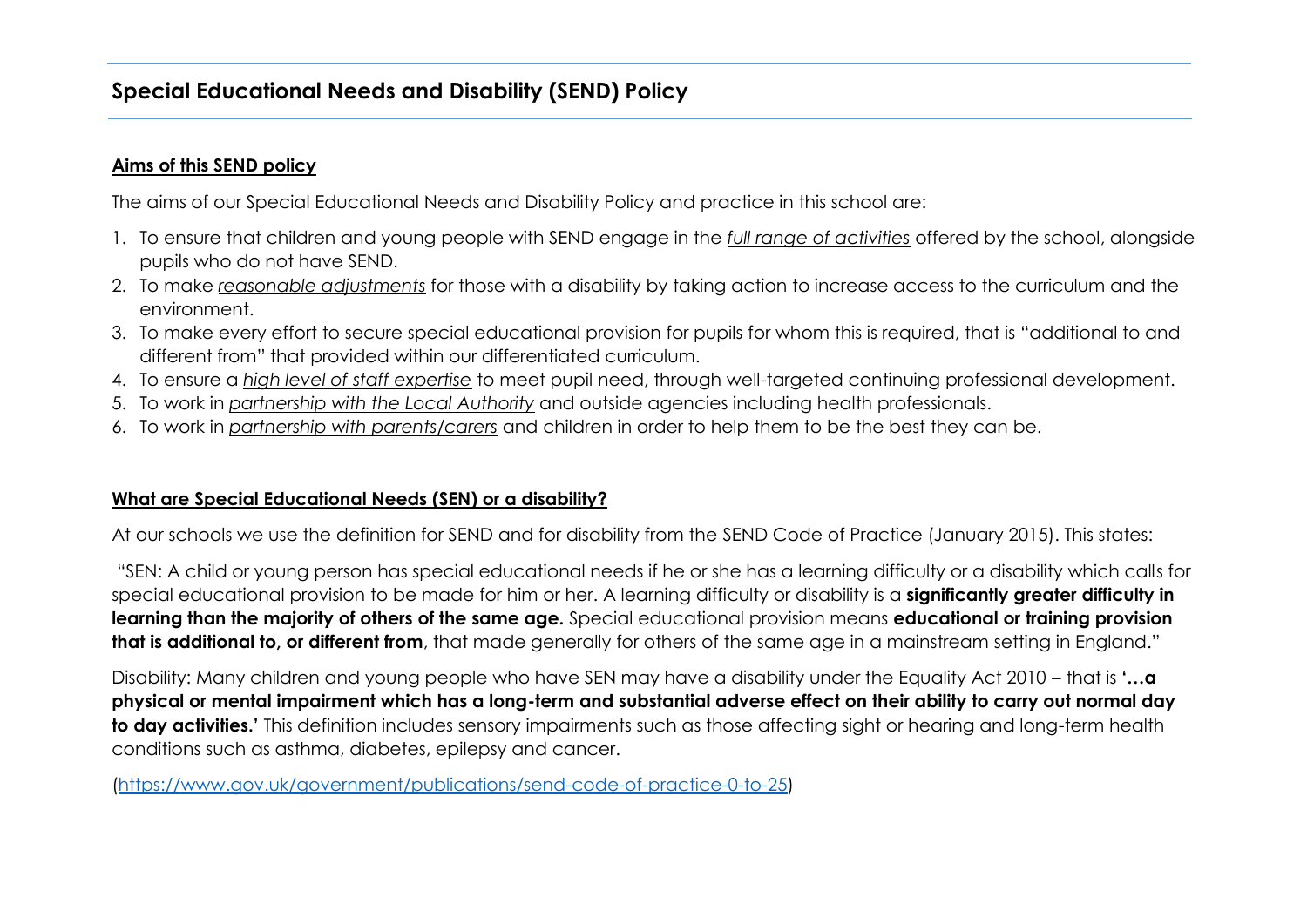# **How do we identify children who have special educational needs and require extra support?**

# **1) 'Wave 1'**

Staff or parents will approach a member of the Inclusion Team if they have concerns over a child. The SENDCo will observe, offer advice and monitor the child over a period of time. If the child's behaviour/learning does not improve with quality first teaching in place, the child will be put on the Register of Need as 'Monitoring'. Strategies and Interventions will be put in place to support the child; these are shared with parents by the Class Teacher.

# **2) 'Monitoring'**

A child meets the criteria for 'Monitoring' if they have:

- Previously been identified as 'Wave 1' and additional interventions have taken place within school that are in class/additional/different to Quality First Teaching. The Class Teacher will provide interventions that are additional to those provided as part of the school's usual differentiated curriculum.
- a diagnosis that does not require external agencies involvement.

# **3) 'SEND Support'**

A child meets the criteria for 'SEND support' if they have:

- Regular interventions that take place within school and outside agencies are involved. The triggers for SEND Support will be that, despite receiving individualised support under 'Monitoring' the child continues to make little or no progress in specific areas over a long period and is working at National Curriculum Stages substantially below that expected of children of a similar age. Children will also be included at this level if their emotional and behavioural difficulties, sensory or physical needs and communication or interaction difficulties impede upon their learning and progress.
- External Services in an advisory, assessment or teaching capacity will be involved at this stage.
- a diagnosis whereby external agencies are involved with the child
- a Needs Based Plan will be written by the SENDCo and Class Teacher to support the child.
- Children on 'SEND support' will be added to the SEND register following a discussion with parents.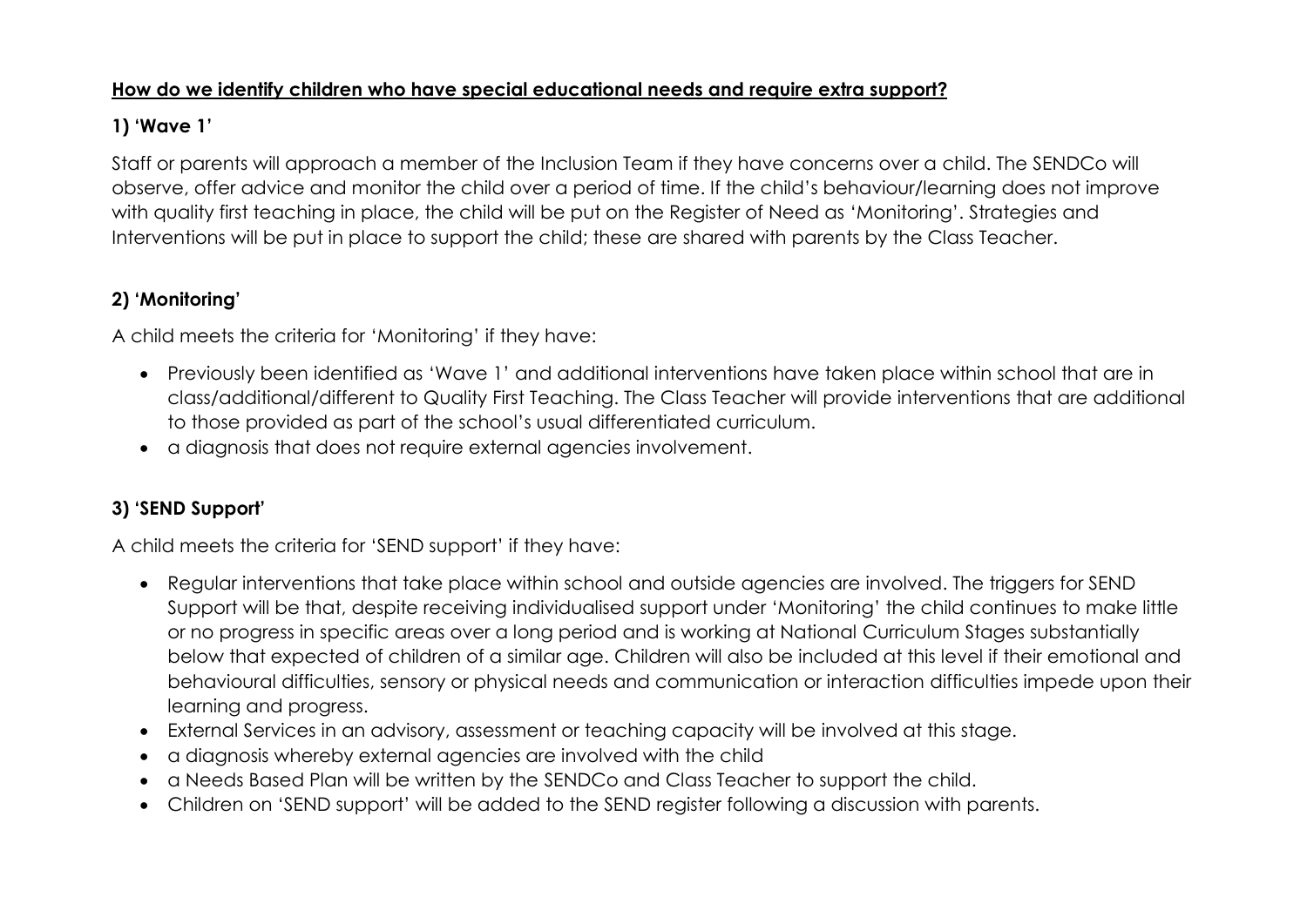- Each child on Band 1 will have their plans reviewed twice a year with staff and parents (June and January) and will involve the Inclusion Leader, Class Teacher, Parents, any involved support services and wherever possible, the child. These plans will set out fresh strategies for supporting the child's progress.
- The delivery of the interventions recorded in the Plan continues to be the responsibility of the Class Teacher/TA/LSA.

If all of the above have been in place and the child does not make progress:

- An Education Health and Care Plan (EHCP) to be requested
- Assessment to be carried out, Educational Psychologist to support and top up funding to be granted.

This provision at St Alphege is seen as a **'graduated approach'**. The terminology of the graduated response may alter dependent on recent changes to the Local Authority. Parents will be informed of any changes made. The support however will stay the same.

# **Request for Education Health and Care Plan (EHCP)**

For a very small percentage of pupils, whose needs are significant and complex, and the SEND support required to meet their needs cannot be provided from within the schools' own resources, a request will be made to the LA for an assessment. During the assessment period, the LA seeks parental, educational, medical, psychological and social services advice. The child continues to be supported in School as in 'SEND Support'. If the LA considers that the educational provision necessary to meet the child's needs cannot reasonably be provided within the resources normally available to mainstream school, it will draw up an Education Health and Care Plan.

## **Education Health and Care Plan**

- The delivery of the interventions recorded in the EHCP will continue to be the responsibility of the Class Teacher/TA/LSA.
- All EHC Plans are reviewed at least annually with the Parents, the pupil, the LA, the School and professionals involved are invited to consider whether any amendments need to be made to the descriptions of the child's needs or to the special educational provision specified in the statement.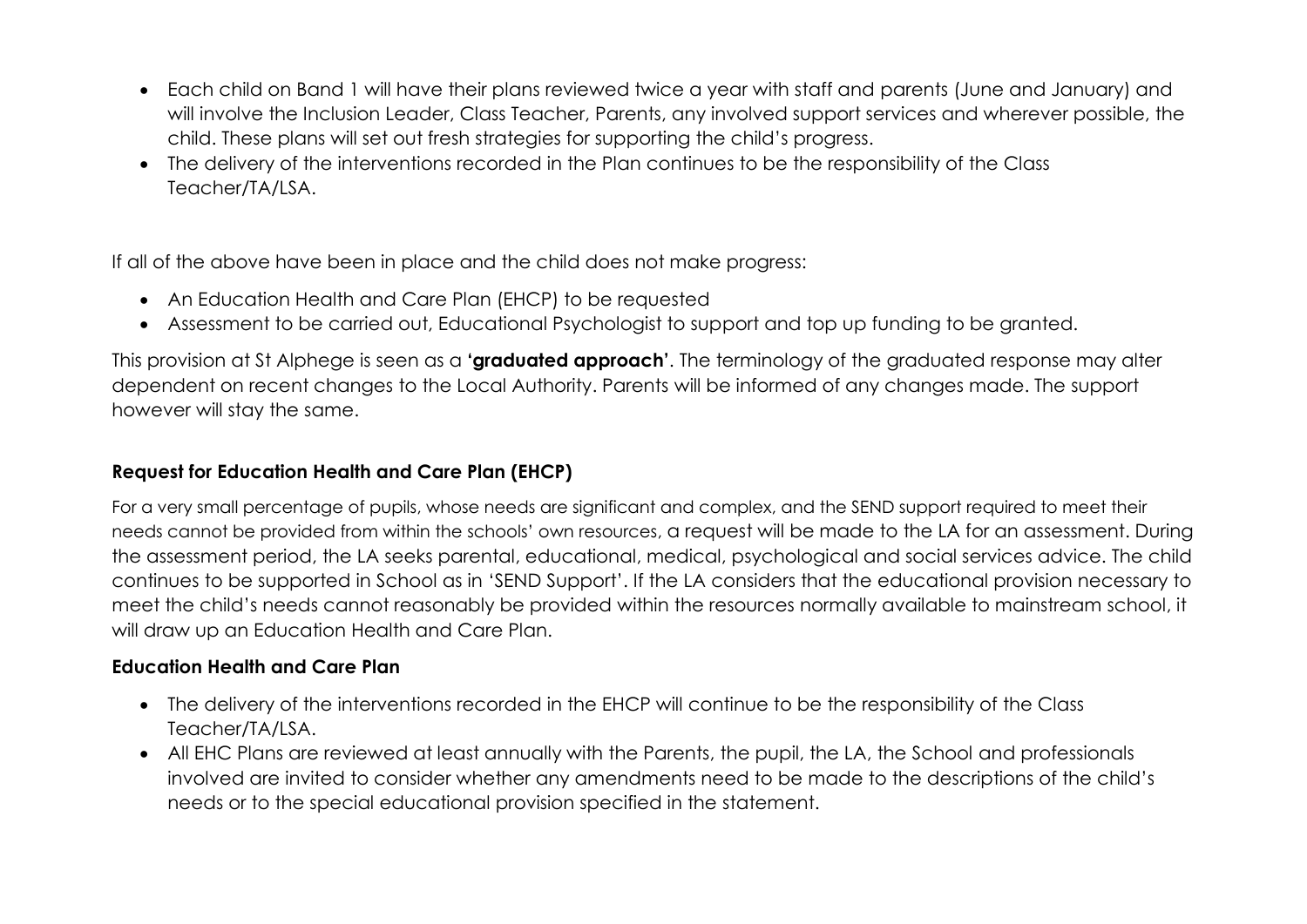#### **What should a parent do if they think their child may have special educational needs?**

- If parents have concerns relating to their child's learning, please discuss these initially with your child's class teacher. This then may result in a referral to the school's SENDCo, Laura Stanion, who can be contacted via the school offices: **officeinf@stalphege.solihull.sch.uk/officejun@stalphege.solihull.sch.uk** or by phone on **0121 705 0443/ 0121 704 2714**
- Parents may also contact a member of the Senior Leadership team directly if they feel this is more appropriate.
- All parents will be listened to. Their views and their aspirations for their child will be central to the assessment and provision that is provided by the school.

# **School Provision for children with SEND**

Children and young people with SEND have different needs, **but all children with SEND are welcomed at our schools**, in line with the school admissions policy. If a place is available, we will undertake to use our best endeavours, in partnership with parents, to adapt our provision to meet the SEND requirements of pupils at this school. For children with an Education, Health and Care Plan (EHCP), parents have the right to request a particular school and the Local Authority must comply with that preference and name the school or college in the Education, Health and Care Plan unless:

- it would be unsuitable for the age, ability, aptitude or SEND of the child or young person, or
- the attendance of the child would be incompatible with the efficient education of others, or the efficient use of resources

Before making the decision to name our school in a child's EHCP, the Local Authority will send the governing body a copy of the EHCP and then consider their comments very carefully before a final decision on placement is made. In addition, the Local Authority must also seek the agreement of the school where the draft EHCP sets out any provision to be delivered on their premises that have been secured through a direct payment (personal budget).

Parents of a child with an EHCP also have the right to seek a place at a special school if they consider that their child's needs can be better met in specialist provision.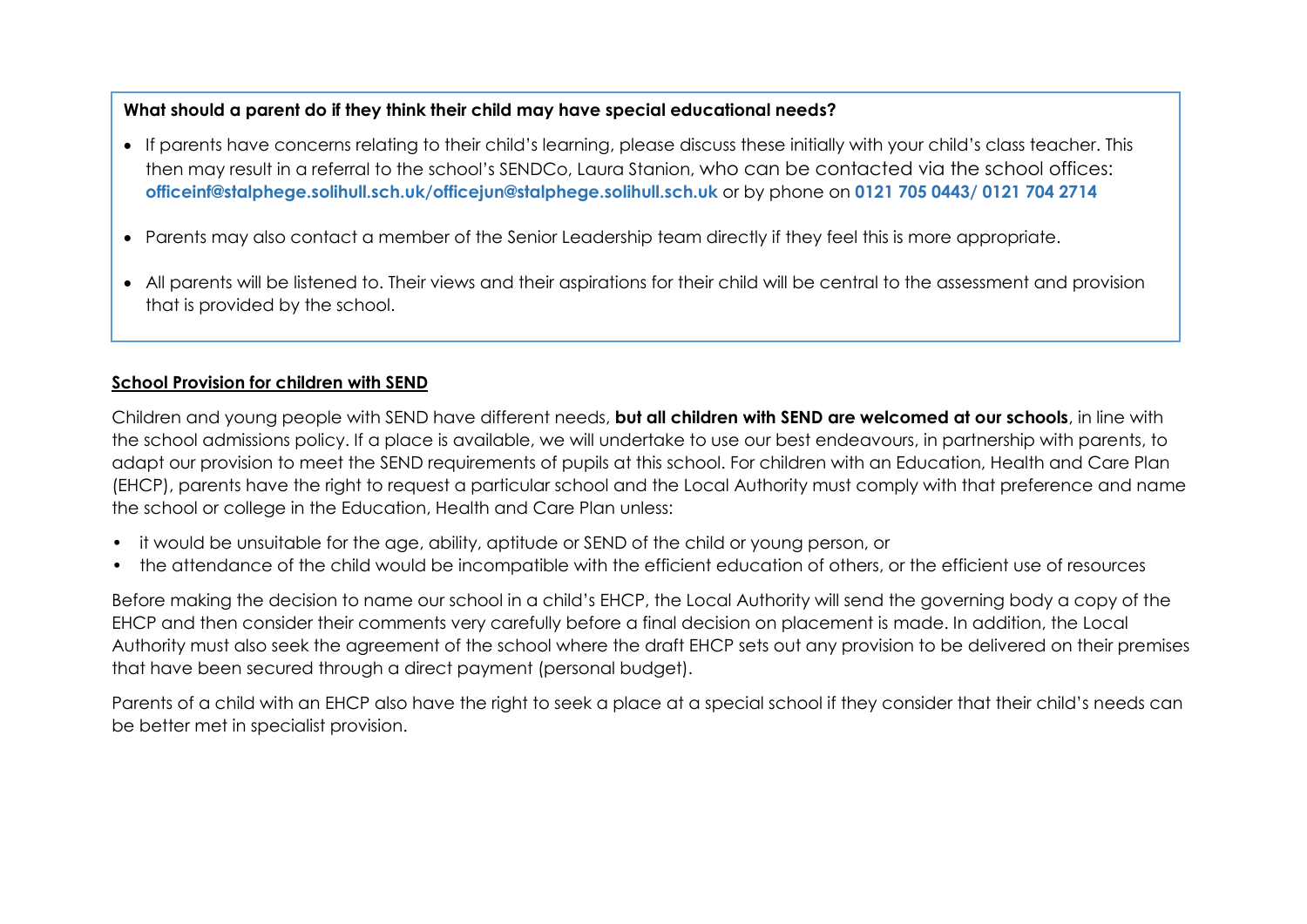#### **How will the school support a child with SEND?**

All pupils will be provided with **high quality teaching that is differentiated** to meet the diverse needs of all learners. Pupils with a disability will be provided with reasonable adjustments (such as specific resources and external services) to overcome any disadvantage experienced in schools and increase their access to the taught curriculum.

The quality of classroom teaching provided to pupils with SEND is monitored through a number of processes that includes:

- 1. Classroom observations by the senior leadership team, including the SENDCo, and external agencies;
- 2. Ongoing assessment of progress made by pupils with SEND;
- 3. Work sampling and scrutiny of planning to ensure effective matching of work to pupil need;
- 4. Teacher meetings with the SENDCo to provide advice and guidance on meeting the needs of pupils with SEND;
- 5. Pupil and parent feedback on the quality and effectiveness of interventions provided;
- 6. Attendance and behaviour records.

All pupils have individual curriculum targets set in line with national outcomes to ensure ambition. Parents are informed of these via the reporting system and also at events such as Parents' Evenings.

Pupils' attainment is tracked using the whole school tracking system and those failing to make expected levels of progress are identified very quickly. These pupils are then discussed in termly progress meetings that are undertaken between the class/subject teacher and a member of the Senior Leadership Team and, if appropriate, the pupil themselves.

Additional actions, with the aim of increasing the rate of progress will then be identified and a record made to include a review of the impact that the differentiated teaching provided has for the child. If necessary, the teacher will be provided with additional strategies to further support the success of the pupil.

#### **Action relating to SEND support will follow the assess, plan, do and review model:**

- **1. Assess:** Evidence will be collated by the class teacher in order to make an accurate assessment of the pupil's needs. Parents will always be invited to this early discussion to support the identification of strategies/targets to improve outcomes.
- **2. Plan:** After reviewing the strategies put in place, if no progress has been made following the graduated response as detailed above, this would indicate that "additional to and different from" support will be required. At this point the views of all involved including the parents and the pupil will be obtained and appropriate evidence-based interventions identified, recorded and implemented by the class/subject teacher with advice from the SENDCo and/or external agencies (depending on the stage of the graduated response).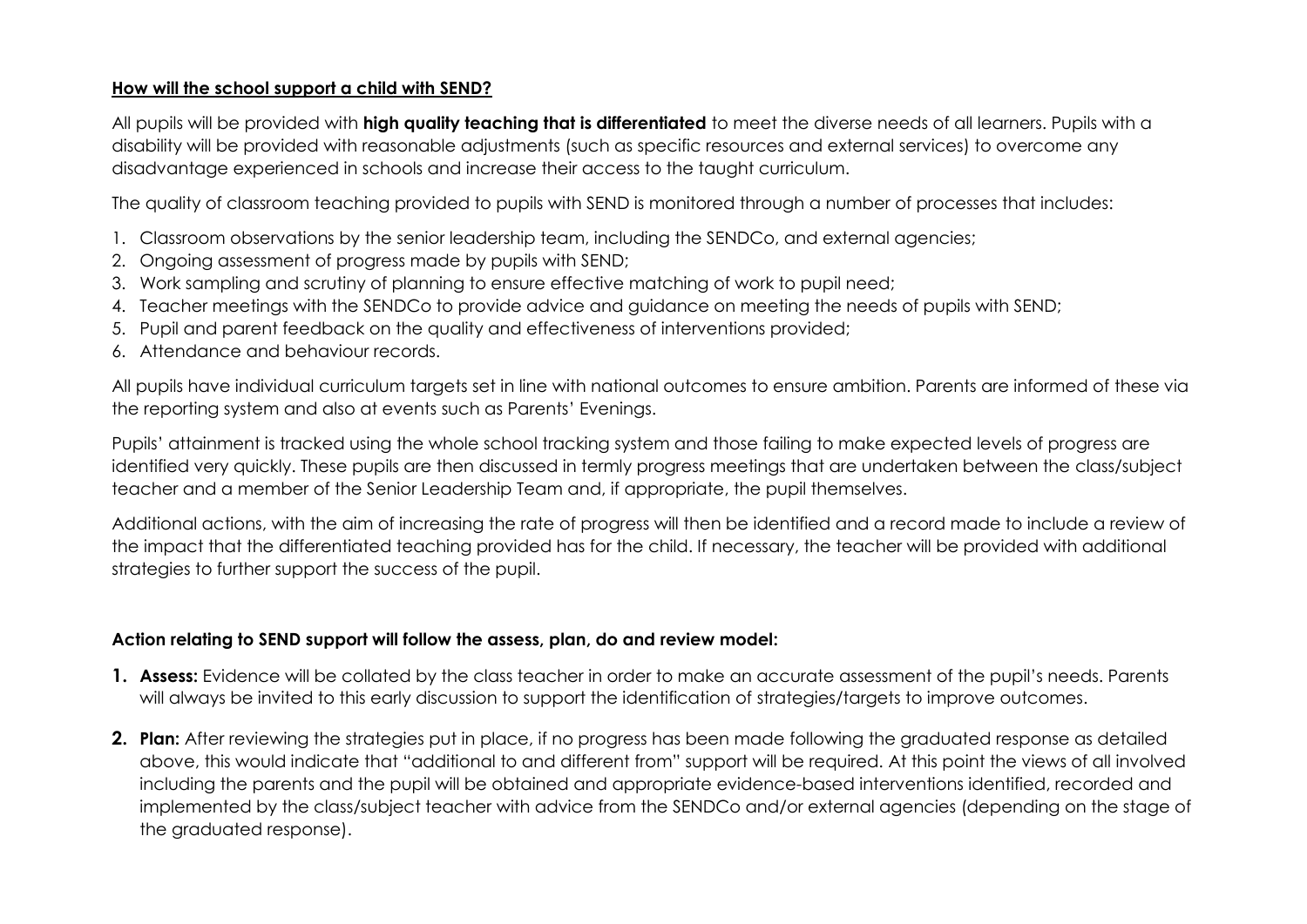- **3. Do:** SEND support will be recorded on a plan that will identify a clear set of expected outcomes, which will include challenging and relevant academic and developmental targets that take into account parents' aspirations for their child. Parents and the pupil will also be consulted on the action they should take to support attainment of the desired outcomes. This will be recorded, and a date made for review of progress.
- **4. Review:** Progress towards these outcomes will be tracked and reviewed termly with the parents and, where relevant, with the pupil.

As a result of the review process we may decide to involve outside agencies for specialist support. The range of professional agencies that come into school can be found in the schools' SEND information report. The school will involve external agencies as appropriate including health and social services, community and voluntary organisations for advice on meeting the needs of pupils with SEND and in further supporting families.

#### **How will parents know how their child is doing?**

Where appropriate, children on the SEND register will have an Individual Educational Plan (IEP) or management plan which will be reviewed and updated accordingly termly with the SENCOs and class teacher. During these meetings provisions will be evaluated and next steps highlighted. Copies of these will be sent home. Parents will also have the option to view this plan online via 'Provision Map' using their own personalised log in.

Additionally, parents are invited termly to attend Parents' Evening to review their child's progress with class teacher and in the summer term a report will be sent home.

In certain circumstances a home-school diary can be set up in order to communicate with school staff on a regular basis.

Parents are encouraged to arrange an appointment to discuss their child's progress with the class teacher, the SENDCo or a member of the senior leadership team at any time when they feel concerned or have information they feel they would like to share that could impact on their child's success. Please contact the relevant school office who will arrange this appointment for you. The contact numbers are **0121 705 0443** (Infants) / **0121 704 2714** (Juniors).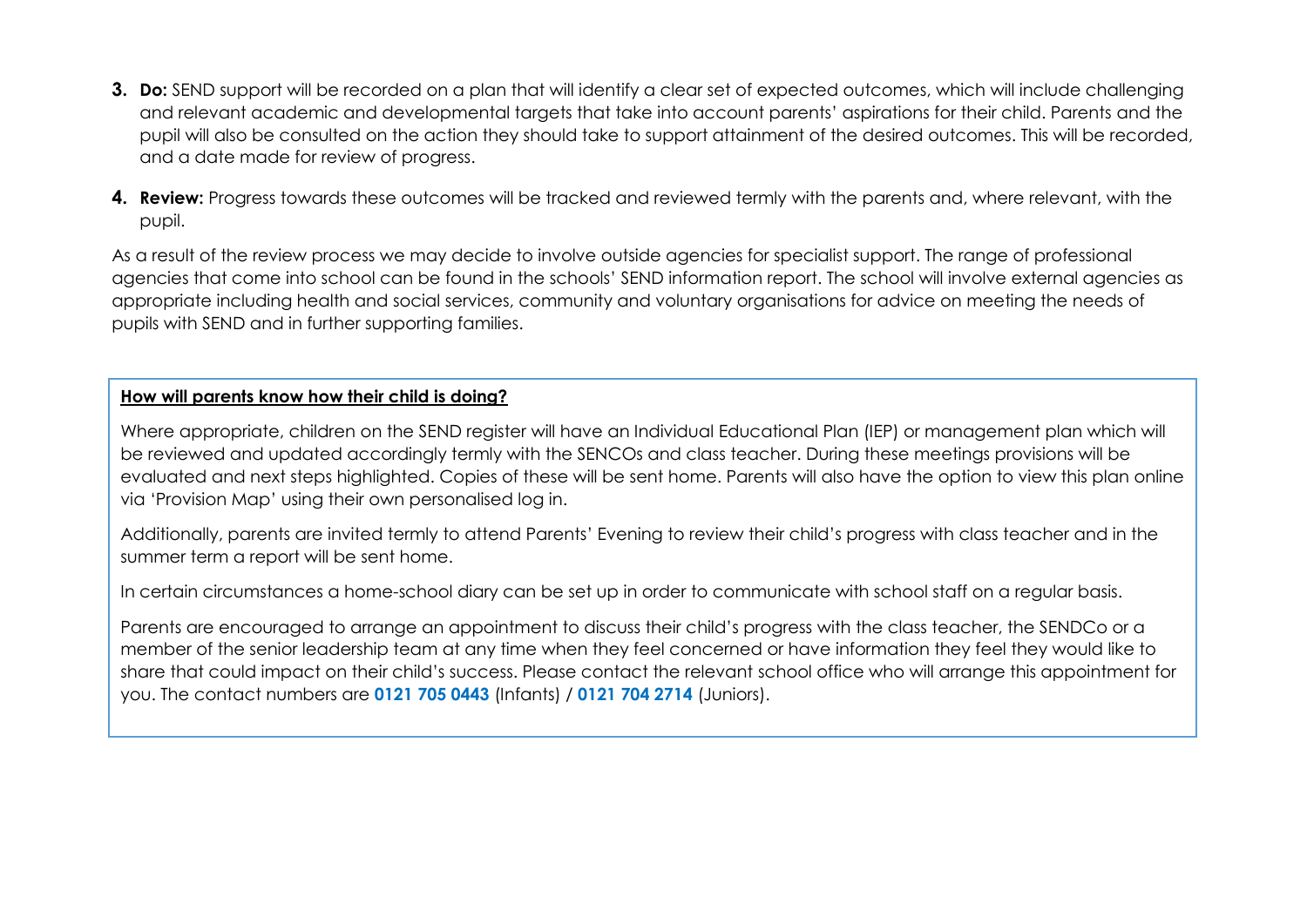#### **How will parents be helped to support their child's learning?**

Parents are encouraged to view the schools' websites. This can be found <https://www.vmaspace.co.uk/stalphege/>

The class teacher and SENDCo will also suggest additional ways of supporting your child's learning.

The schools organise a number of parent workshops during the year\*. These are advertised in the schools' newsletters and on our website and aim to provide useful opportunities for parents to learn more about how to support their child's learning.

\**These will be conducted virtually until COVID-19 restrictions are lifted (in line with government guidance).* 

If you have ideas on support that you would like to have access to, in order to further support your child's learning, please contact the SENDCo who will locate information and guidance for you in this area.

#### **What support will there be for children's overall well-being?**

The school offers a wide variety of pastoral support for children. This includes:

- An evaluated Personal, Social, Health and Economic (PHSE) curriculum. The schools use the Jigsaw programme, which encourages a Mindful approach to PSHE and the Taking Care Scheme. Jigsaw PSHE brings together Personal, Social, Health and Economic education, emotional literacy, social skills and spiritual development. '*Protective Behaviours is a practical* down to earth approach to personal safety. It is a process that encourages self-empowerment and brings with it the skills to raise self-esteem and to help avoid being victimised. This is achieved by helping individuals to recoanise and trust their intuitive feelings (Early Warning Sians) and to develop strategies for self-protection.' (Ann Seal, Protective *Behaviours).* Please visit our website or look at our RSHE policy to see the topics that are included within this area of the curriculum.
- A whole school approach to supporting children to self-regulate and develop their understanding of their own and others' emotions using the Zones of Regulation.
- Small group evidence-led interventions to support pupils' well-being which are delivered to targeted pupils and groups. These are provided for those children identified by staff and aim to support improved interaction skills, emotional resilience and well-being.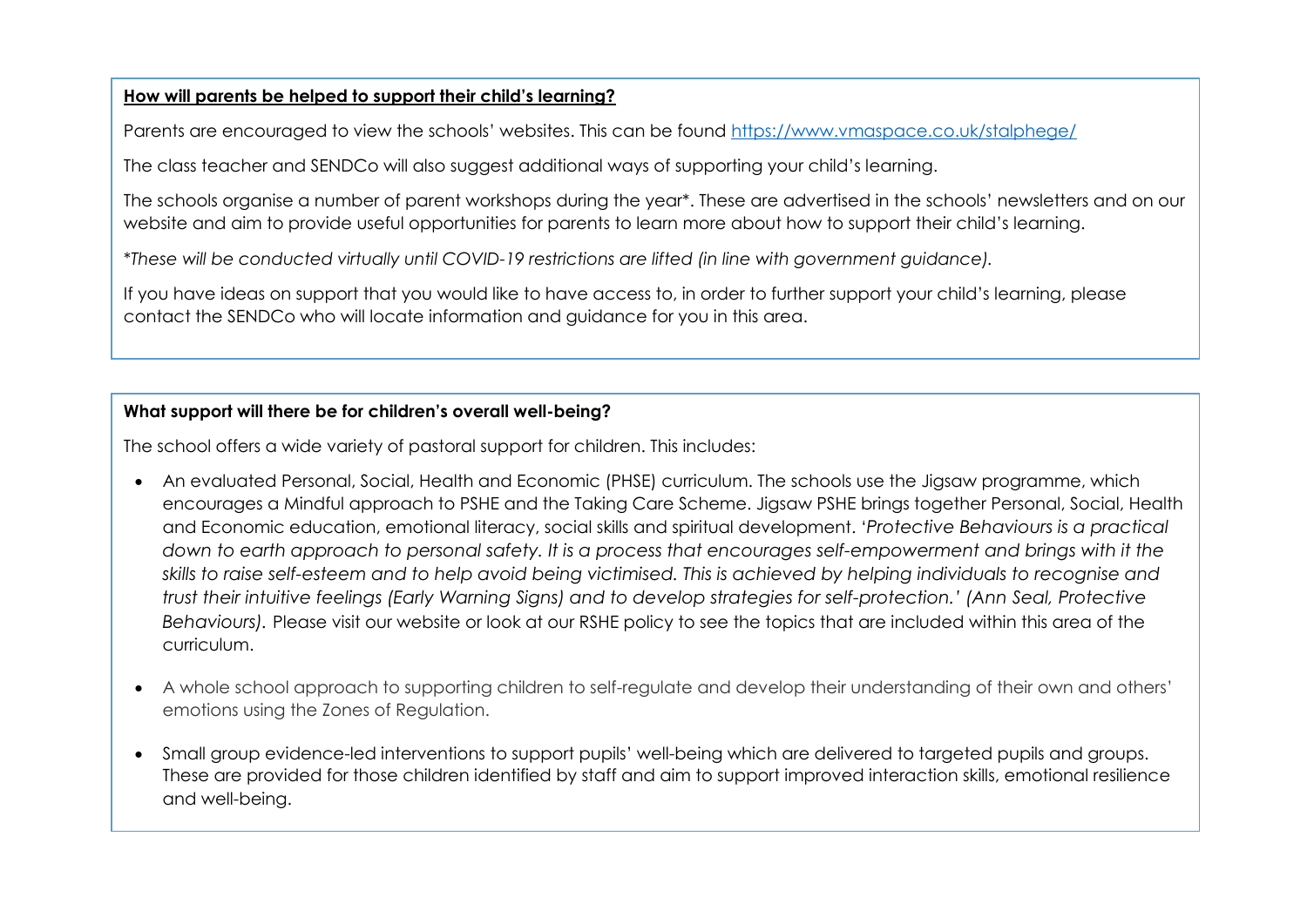- Alternative small group opportunities for pupils who find less structured times beyond the classroom difficult. During such, action is taken to develop their social interaction skills.
- A Family Support Worker.
- A Play Therapist who supports pupils at the Infant School.
- An external counsellor at the Junior School.

#### **What training do the staff supporting children and young people with SEND undertake?**

The School Information Report lists the training that has been undertaken and the expertise within school to support children with SEND. This is reviewed and updated annually and can be found on the schools' website.

#### **How will my child be included in activities outside the classroom including school trips?**

- risk assessments are carried out and procedures are put in place to enable all children to participate in all school activities
- the schools ensure they have sufficient staff expertise to ensure that no child with SEND is excluded from any school provided activity

#### **How accessible is the school environment?**

Our Accessibility Plan describes the actions the schools have taken to increase access to the environment and the curriculum, and detailed information is available via the schools' website.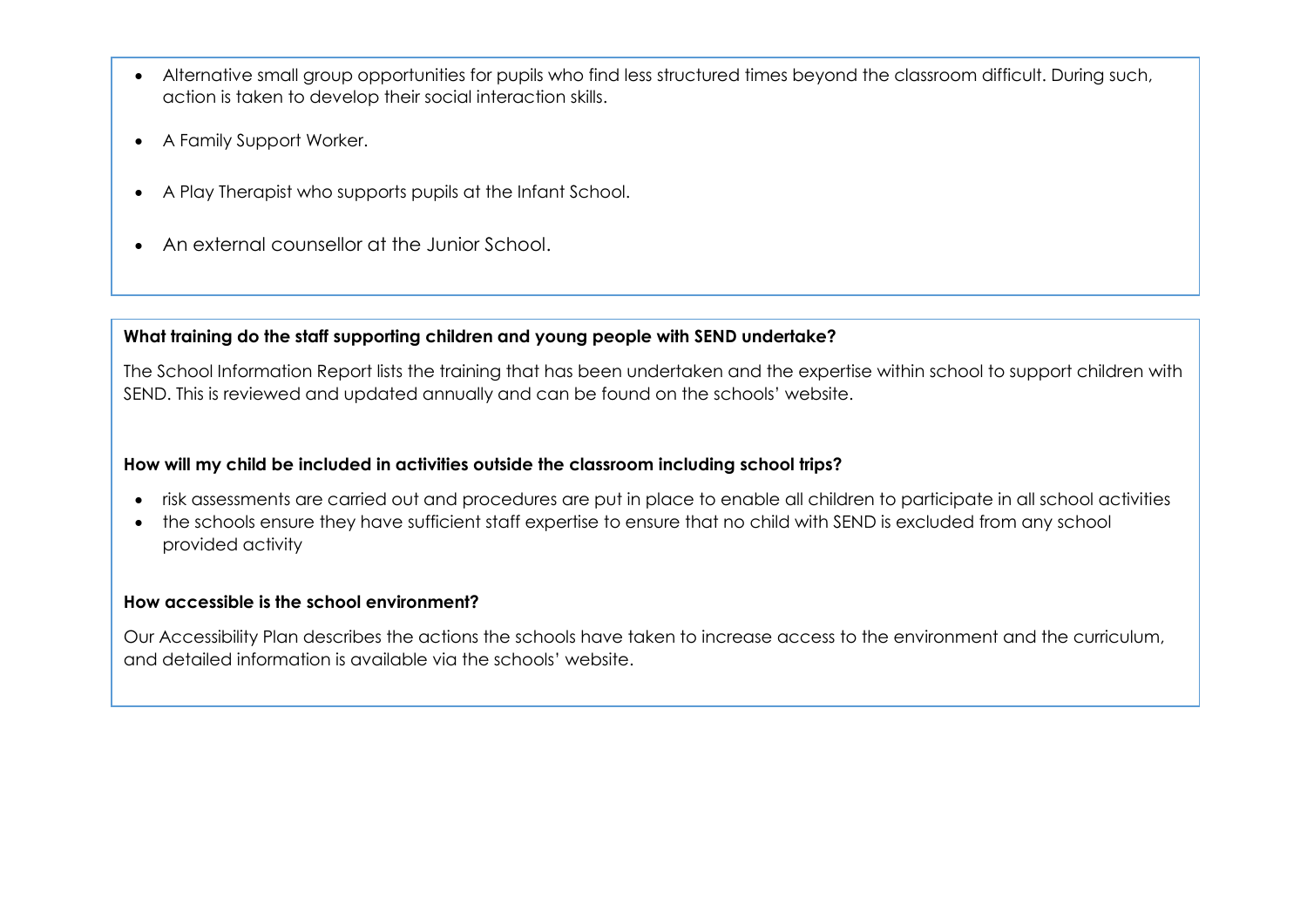#### **How will the school prepare/support my child when moving classes or joining or transferring to a new school?**

Please see the School Information Report on the schools' website for details of our transition arrangements.

On entry to St Alphege Schools the following procedures take place:

- an induction programme is delivered in the Summer term to support transfer for pupils starting each school in September parents/carers are invited to a meeting at each school and are provided with a range of information to support them in enabling their child to settle into the school routine
- the SENDCo meets with all new parents of pupils who are known to have SEND to allow concerns to be raised and solutions to any perceived challenges addressed prior to entry
- if pupils are transferring from another setting, the previous school/setting records will be requested immediately, and a meeting set up with parents to identify and reduce any concerns. The SENDCo will contact the setting where necessary to gain appropriate first-hand information about the child
- transition to Key Stage 3 (Secondary School) children have planned visits and SENDCos communicate and share information as appropriate.

### **How will I be involved in discussions about and planning for my child's education?**

This will be through:

- discussions with the class teacher, SENDCo or Senior Leadership Team member
- during parents' evening appointments
- meetings with support and external agencies

### **Who can I contact for further information or if I have any concerns?**

If you wish to discuss your child's special educational needs or are unhappy about any issues regarding the individual school's response to meeting these needs, please contact the following:

- your child's class teacher;
- the SENDCo;
- the Executive Headteacher
- the School Governor with responsibility for SEND. The current SEND governor is Carol Southworth and she can be contacted via the school offices on **0121 705 0443** (Infants) or **0121 704 2714** (Juniors) the school email at [officeinf@stalphege.solihull.sch.uk/](mailto:officeinf@stalphege.solihull.sch.uk/) [officejun@stalphege.solihull.sch.uk](mailto:officejun@stalphege.solihull.sch.uk)